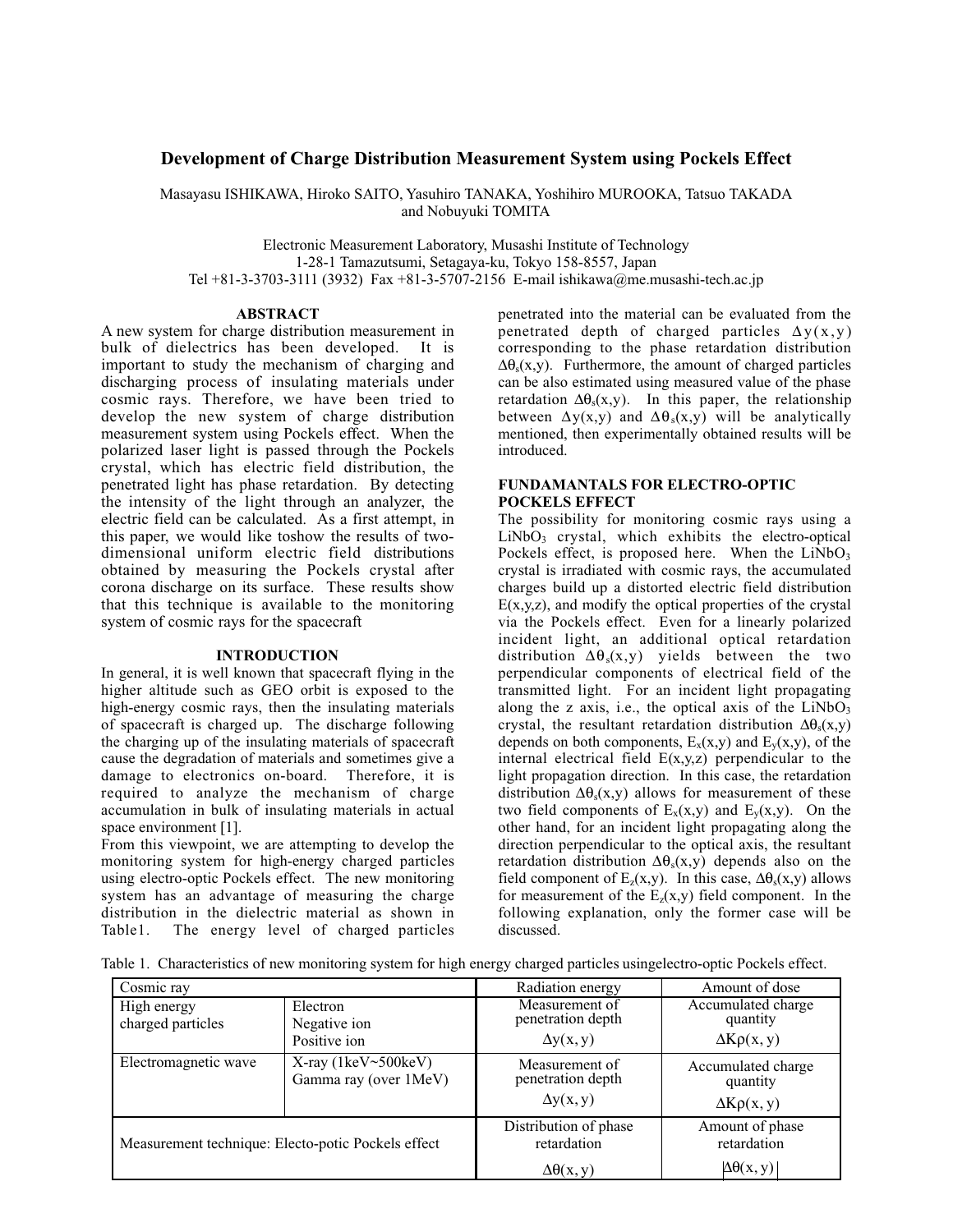#### **EFFECTS OF FIELD COMPONENTS**

For incident light propagating along the z axis, which is the optical axis of the  $LiNbO<sub>3</sub>$  Pockels crystal, the equation describing the effective ellipse of birefringence at the orthogonal x-y plane can be given as shown in following Eq.(1).

$$
\left(\frac{1}{n_0^2} - \gamma_{22} E_y + \gamma_{13} E_z\right) x^2 + \left(\frac{1}{n_0^2} + \gamma_{22} E_y + \gamma_{13} E_z\right) y^2
$$
  
-4 $\gamma_{22} E_x xy = 1$  (1)

Where  $n_0$  is a refractive index for normal light and  $\gamma_{22}$ and  $\gamma_{13}$  are Pockels constants of the crystal. For case (1) when only the  $E_x(x,y)$  field component is considered, Eq.(1) becomes

$$
\frac{1}{n_0^2}x^2 + \frac{1}{n_0^2}y^2 - 4\gamma_{22}E_x xy = 1
$$
 (2).

From this equation (2), it is found that the refractive index at the slow-axis of +45; increases to  $n_0+n_0^3\gamma_{22}E_x$ , while the refractive index at the fast-axis of  $-45$ ; decreases to  $n_0-n_0^3\gamma_{22}E_x$  as shown in Fig.1(a). For incident light polarized along the x-axis direction, a retardation distribution  $\Delta\theta_{S1}(x,y)$  is produced between the two components of the electric field of the transmitted light. In this case, one of the components is along the slow-axis direction of  $+45$ ; and the other is along the fast-axis direction of  $-45$ ; The retardation  $\Delta\theta_{S1}(x,y)$  is given by

$$
\Delta \theta_{\rm SI}(x, y) = \frac{2\pi}{\lambda} 2n_0^3 \gamma_{22} \overline{E}_x(x, y) 1 \tag{3},
$$

where  $\lambda$ , l and  $\overline{E}_x(x, y)$  are wave-length of light, optical path length and average of  $E_x(x,y)$  in the crystal along the z direction, respectively.

 $E<sub>x</sub>(x, y)$  in above equation is given by

$$
\overline{E}_x(x,y) = \int_0^1 E_x(x,y,z) dz / 1 \tag{4},
$$

For case (2), when only the  $E_y(x,y)$  field component is considered, Eq.(1) becomes

$$
\left(\frac{1}{n_0^2} - \gamma_{22} E_y\right) x^2 + \left(\frac{1}{n_0^2} + \gamma_{22} E_y\right) y^2 = 1
$$
 (5).

It is found that the refractive index at the slow-axis of  $0<sub>i</sub>$ increases to  $n_0+n_0^3\gamma_{22}E_y/2$ , while the refractive index at the fast-axis of +90<sub>i</sub> decreases to  $n_0 - n_0^3 \gamma_{22} E_y / 2$  as shown in Fig.1(b). For the incident light polarized at 45;, a retardation distribution  $\Delta\theta_{S2}(x,y)$  is produced between the two components of the electrical field of the transmitted light. In this case, one of the components is along the slow-axis direction of 0¡ and the other is along the fast-axis direction of 90¡. The retardation  $\Delta\theta_{S2}(x,y)$  is given by

$$
\Delta \theta_{S2}(x, y) = \frac{2\pi}{\lambda} n_0^3 \gamma_{22} \overline{E}_y(x, y) 1 \qquad (6).
$$

Where  $\overline{E}_y(x, y)$  is the average of  $E_y(x, y)$  in the crystal along the z direction.

The  $E_v(x, y)$  in above equation is given by

$$
\overline{E}_y(x,y) = \int_0^1 E_y(x,y,z)dz/1
$$
 (7).

It is interesting that, for case (1) when the incident light is polarized at the angle of  $0<sub>i</sub>$ , which is the same angle of the slow-axis in case (2), the retardation  $\Delta\theta_S(x,y)$ only depends on field component of  $E_x(x,y)$  and it is independent of  $E_y(x,y)$ . On the other hand, for case (2) when the incident light is polarized at the angle of  $+45$ ; which is the same angle of the slow-axis in case (1), the retardation  $\Delta\theta_{S}(x,y)$  only depends on the electric field  $E_y(x,y)$  and it is independent of  $E_x(x,y)$ . In either case, only one field component of either  $E_x(x,y)$  or  $E_y(x,y)$ effects on the retardation  $\Delta \theta_s(x,y)$  independently. Therefore only one component of either  $\Delta\theta_{S1}(x,y)$  or  $\Delta\theta_{S2}(x,y)$  is able to be measured by choosing the axisangles of the polarizer and the analyzer.



(a) The effective ellipse of birefringence when electric field are Ex=Ex Ey=0 Ez=0



(b) The effective ellipse of birefringence when electric field are Ey=Ey Ex=0 Ez=0

Fig.1 The model of the effective ellipse of birefringence at the orthogonal x-y plane.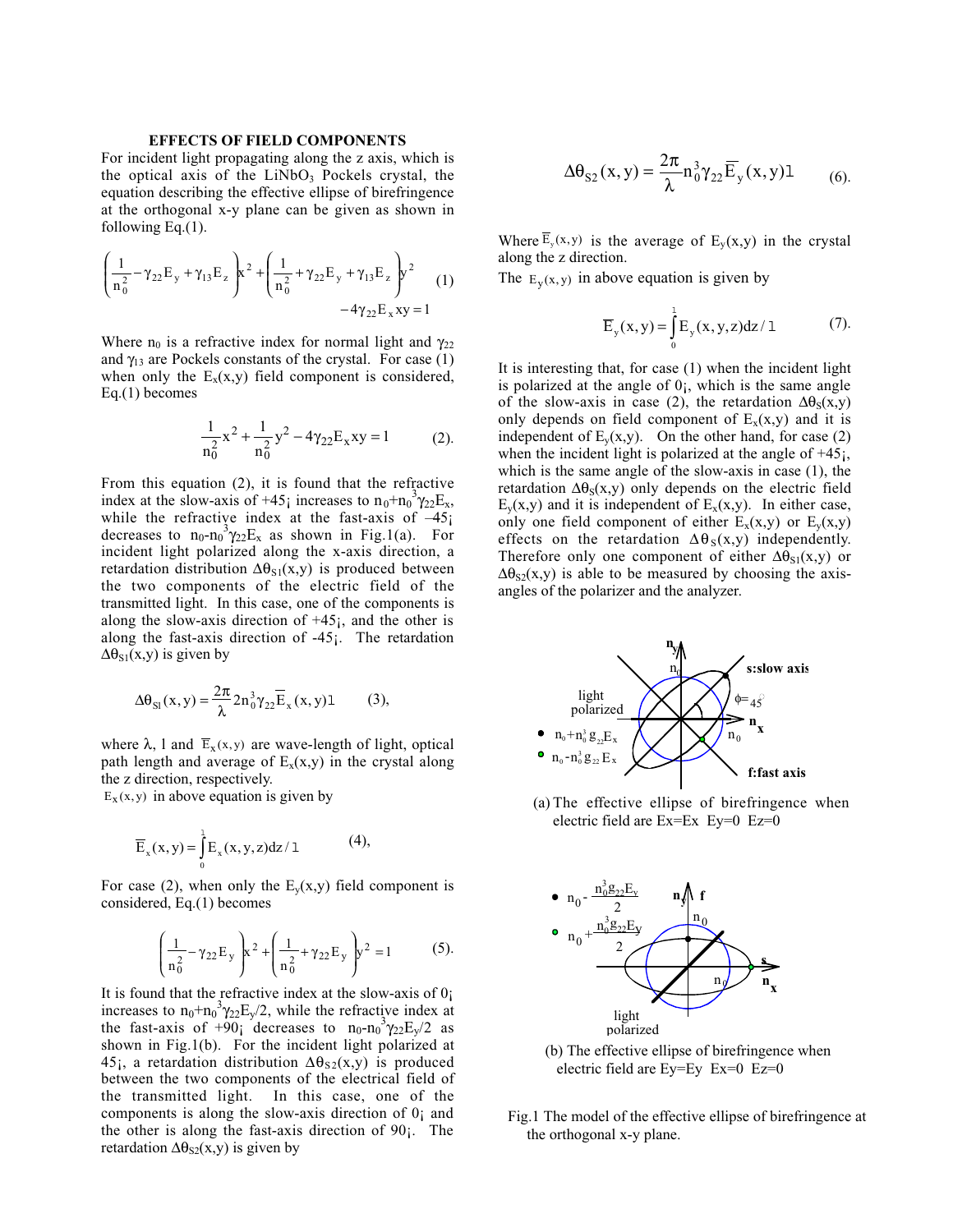## **MEAN ELECTRICAL FIELD DISTRIBUTION AND MEAN CHARGE DENSITY DISTRIBUTION**

When a  $LiNbO<sub>3</sub>$  Pockels crystal is irradiated with highenergy charged particles, a volume charge density distribution  $\rho(x,y,z)$  accumulates internally and builds up an internal electric field vector distribution E(x,y,z), which is governed by Poisson equation, divE(x,y,z)=ρ(x,y,z)/ε, where ε is a dielectric constant of the Pockels crystal. Such a mathematical relationship can be rewritten as

$$
\frac{\partial E_x(x,y,z)}{\partial x} + \frac{\partial E_y(x,y,z)}{\partial y} + \frac{\partial E_z(x,y,z)}{\partial z} = \frac{\rho(x,y,z)}{\varepsilon} \quad (8).
$$

This equation means that any partial differential,  $\partial E_x(x, y, z) / \partial x$ ,  $\partial E_y(x, y, z) / \partial y$  or  $\partial E_z(x, y, z) / \partial z$ ,

in any component of the electrical field vector distribution  $E(x,y,z)$  is proportional to the charge distribution  $p(x,y,z)$ . The energy level and dose rate of the charged particles are evaluated from scaled charge distribution  $K\rho(x,y)$  as shown in Table 1. Therefore, if the average,  $\overline{E}_x(x, y)$   $\overline{E}_y(x, y)$  or  $\overline{E}_z(x, y)$  of any component of the electrical field vector distribution  $E(x,y,z)$  is measured, we can evaluate both the penetration depth  $\Delta y(x,y)$  and the scaled accumulated charge K $\rho(x,y)$ , then finally the energy level and dose rate of the charged particles are obtained.

### **MEASUREMENT SYSTEM**

Figure.2 shows the optical measurement system for observing 2-dimentional birefringence distribution

caused by the electric charges accumulated in the LiNbO<sub>3</sub> Pockels crystal. The system is consisted of semiconductor laser (wave length : 632.8nm), polarizer, beam expander (40mm in diameter),  $LiNbO<sub>3</sub>$  Pockels crystal  $(15x15x15mm^3)$ , 1/2 wave plate, analyzer, and high sensitive CCD camera. Here, light signals corresponding to  $\Delta\theta_s(x,y)$  are recorded in the CCD camera. Using the beam expander and CCD camera, the digitized image of charge distribution can be obtained with the 2-dimentional light signals. Finally, an electric field distribution in the LiNbO3 crystal is obtained using the digitized image signals.

#### **RESULT and DISCUSSION**

Figure 3 shows typical results of phase retardation distribution, electric field distribution and charge distribution obtained after negative corona discharge on the surface of  $LiNbO<sub>3</sub>$  crystal. Corona is discharged form the needle electrode of 4kV. The needle electrode was put on the surface of  $LiNbO<sub>3</sub>$  crystal. Fig.3(a) shows the phase retardation  $\Delta\theta_s(x,y)$  in the LiNbO<sub>3</sub> crystal observed just after corona discharge. Fig.3(b) shows the electric field distribution calculated using result of Fig.3(a). Judging from these figures, it can be seen that the large phase retardation distribution and electric field distribution are located near upper surface of the LiNbO<sub>3</sub>. Fig.3(c) shows the charge distribution in the LiNbO<sub>3</sub>crystal calculated from the result of Fig.3(b). It is hard to find out the charge distribution in the bulk of LiNbO<sub>3</sub> crystal. This mean that the energy level of the corona discharge is too small to penetrate into  $LiNbO<sub>3</sub>$  crystal.





Fig.3 Results of phase retardation distribution, electric field distribution and charge distribution obtained at the condition of positive corona streamer existed on the surface of  $LiNbO<sub>3</sub>$  crystal